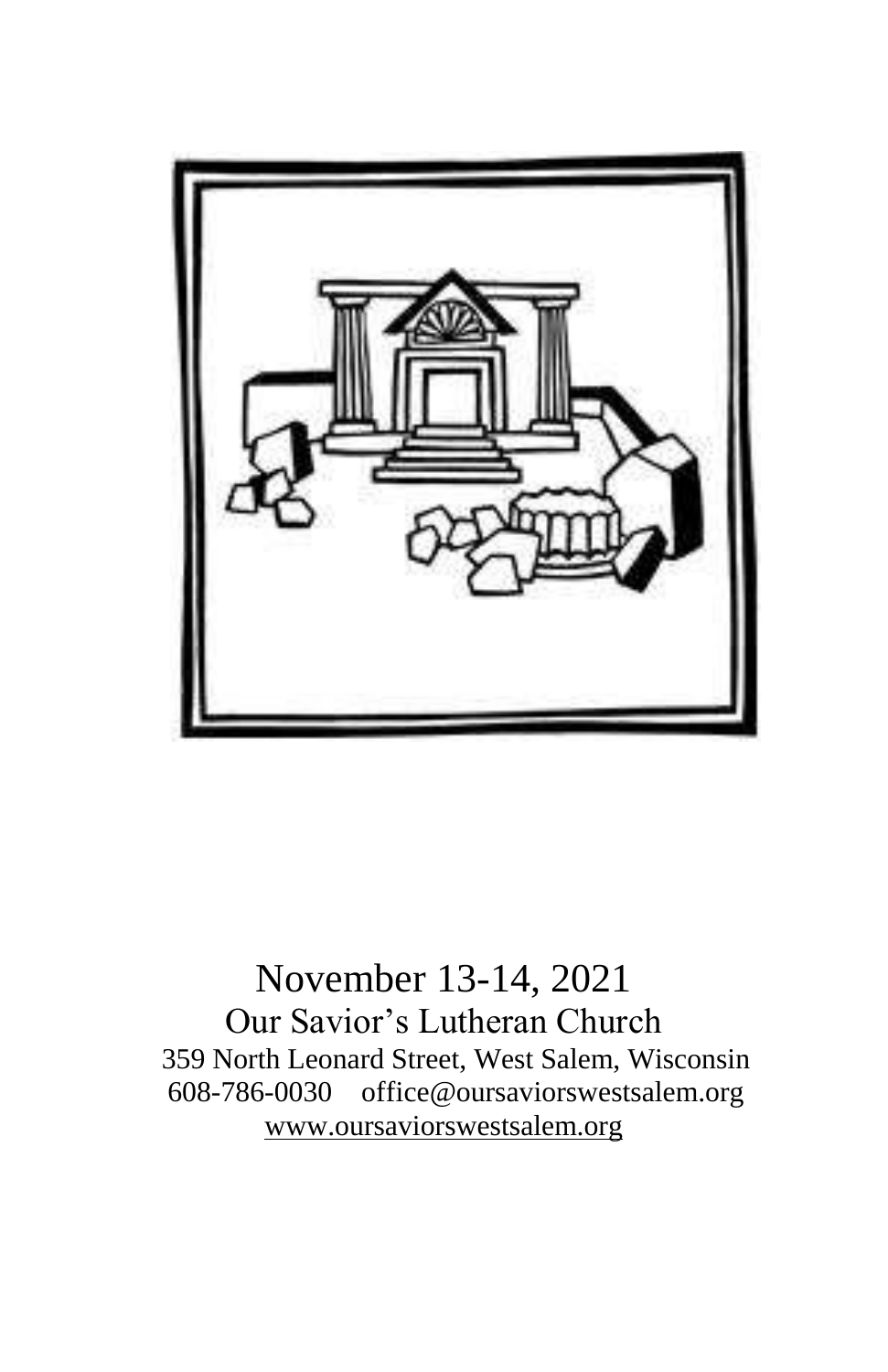# **Welcome**

# **Psalm:** 16

<sup>1</sup>Protect me, O God, for I take refuge in you; I have said to the LORD, "You are my Lord, my good above all other."

**<sup>2</sup>**All my delight is in the godly that are in the land, upon those who are noble among the people.

 $3$ But those who run after other gods shall have their troubles multiplied.

**4** I will not pour out drink offerings to such gods, never take their names up on my lips.

<sup>5</sup>O LORD, you are my portion and my cup; it is you who uphold my lot.

**<sup>6</sup>**My boundaries enclose a pleasant land; indeed, I have a rich inheritance.

 $7$ I will bless the Loro who gives me counsel; my heart teaches me night after night.

**8** I have set the LORD always before me; because God is at my right hand, I shall not be shaken.

 $9$ My heart, therefore, is glad, and my spirit rejoices; my body also shall rest in hope.

**<sup>10</sup>**For you will not abandon me to the grave, nor let your holy one see the pit.

 $11$ You will show me the path of life; in your presence there is fullness of joy, and in your right hand are pleasures for evermore.

# **Confession And Forgiveness**

In the name of the Father, and of the Son, and of the Holy Spirit. Amen.

Let us confess our sin in the presence of God and of one another.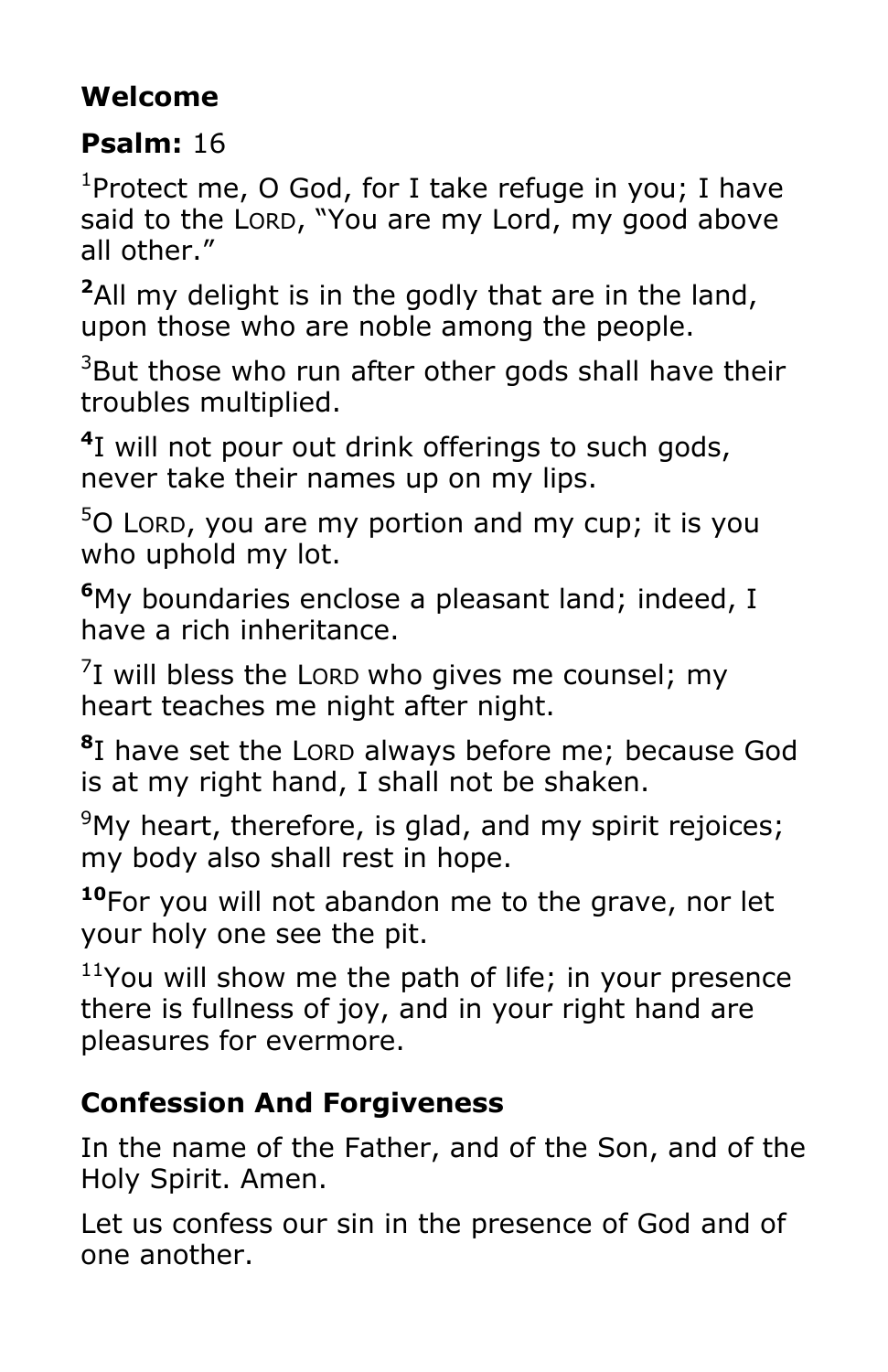*Silence is kept for reflection.*

Have mercy on us, O God.

**We confess that we have sinned against you and against our neighbor. We have built walls instead of tables and have turned away the stranger. We have sought glory for ourselves and have treasured that which does not satisfy. Help us to love as you love, to welcome those you send, and to treasure mercy and justice. Turn us from our ways to your ways, and free us to serve those in need. Amen.**

God, who makes all things new, forgives your sins for Jesus' sake and remembers them no more. Lift up your heads and your hearts. Yours is the kingdom of God. Amen.

# **Prayer Of The Day**

### **Gospel**: Mark 13:1-8

*In the last week of his life, Jesus warned his disciples concerning trials that were to come upon them and upon the world. He exhorts the listener: Do not be alarmed.*

 $1$ As Jesus came out of the temple, one of his disciples said to him, "Look, Teacher, what large stones and what large buildings!" <sup>2</sup>Then Jesus asked him, "Do you see these great buildings? Not one stone will be left here upon another; all will be thrown down." <sup>3</sup>When he was sitting on the Mount of Olives opposite the temple, Peter, James, John, and Andrew asked him privately, <sup>4</sup>"Tell us, when will this be, and what will be the sign that all these things are about to be accomplished?" <sup>5</sup>Then Jesus began to say to them, "Beware that no one leads you astray. <sup>6</sup>Many will come in my name and say, 'I am he!' and they will lead many astray. <sup>7</sup>When you hear of wars and rumors of wars, do not be alarmed; this must take place, but the end is still to come. <sup>8</sup>For nation will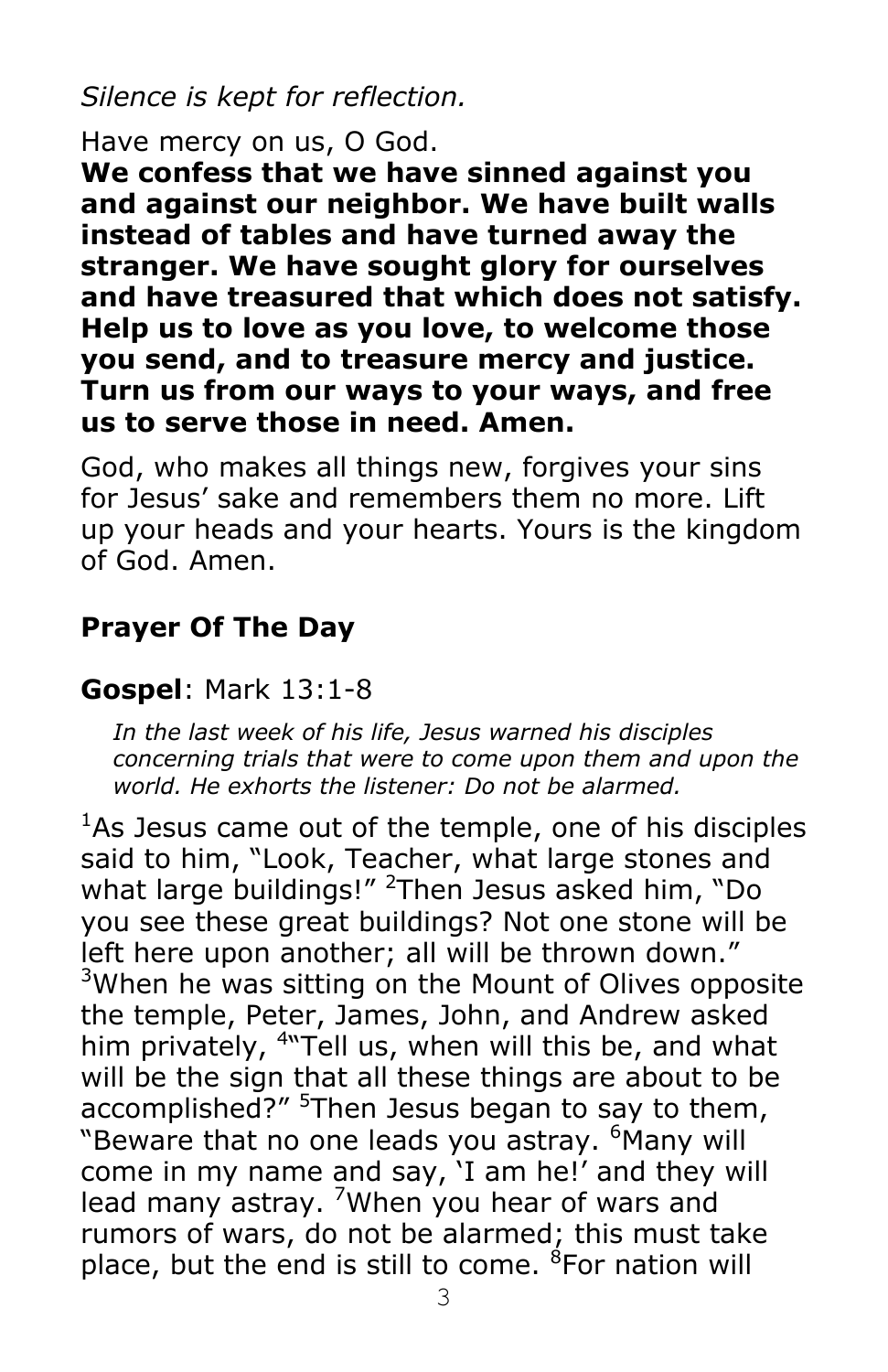rise against nation, and kingdom against kingdom; there will be earthquakes in various places; there will be famines. This is but the beginning of the birth pangs."

#### **Sermon**

### **Hymn** "Built on a Rock" v.1,3,5



### **Apostles Creed**

I believe in God, the Father almighty, creator of heaven and earth.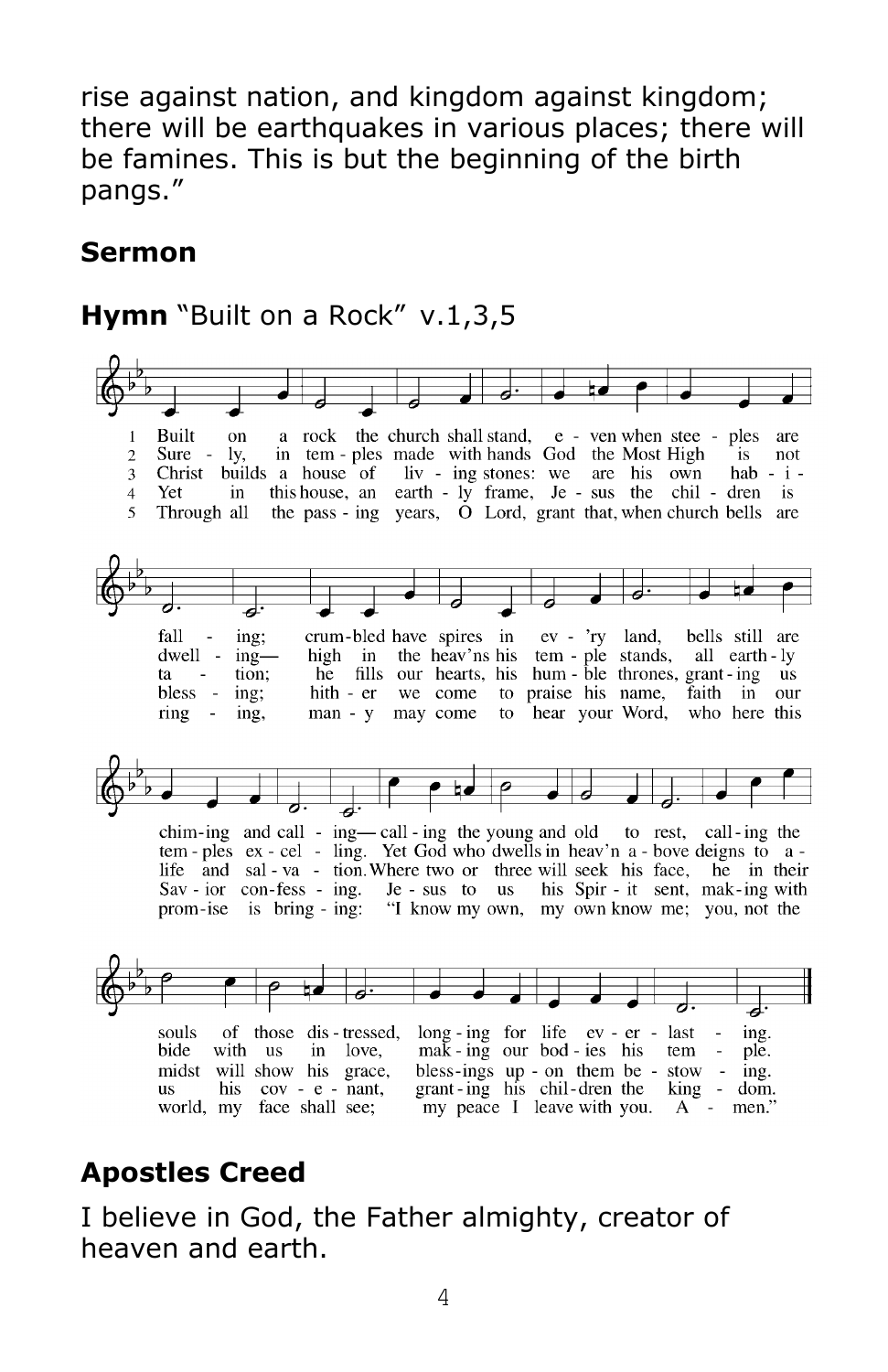I believe in Jesus Christ, God's only Son, our Lord, who was conceived by the Holy Spirit, born of the virgin Mary, suffered under Pontius Pilate, was crucified, died, and was buried; he descended to the dead. On the third day he rose again; he ascended into heaven, he is seated at the right hand of the Father, and he will come to judge the living and the dead.

I believe in the Holy Spirit, the holy catholic church, the communion of saints, the forgiveness of sins, the resurrection of the body, and the life everlasting. Amen.

### **Prayers**

P: Eternal God, you hold firm amid the changes of this world. Hear us now as we pray for the church, the world, and everyone in need.

*A brief silence.*

God our creator, you show us the path of life. Bless faithful people everywhere with humility as they extend compassion to those who have experienced harm in religious spaces. Cultivate healthy congregations that tell of and enact your reconciling love. God, in your mercy,

#### **hear our prayer.**

God our constant, you love our universe from beginning to end. As the seasons change, protect animals that migrate and hibernate. Bring them safely to a sheltered place and a more abundant season. God, in your mercy,

#### **hear our prayer.**

God our ruler, you write your law on human minds and hearts. Give wisdom to all elected leaders and officials to govern with insight and compassion. Make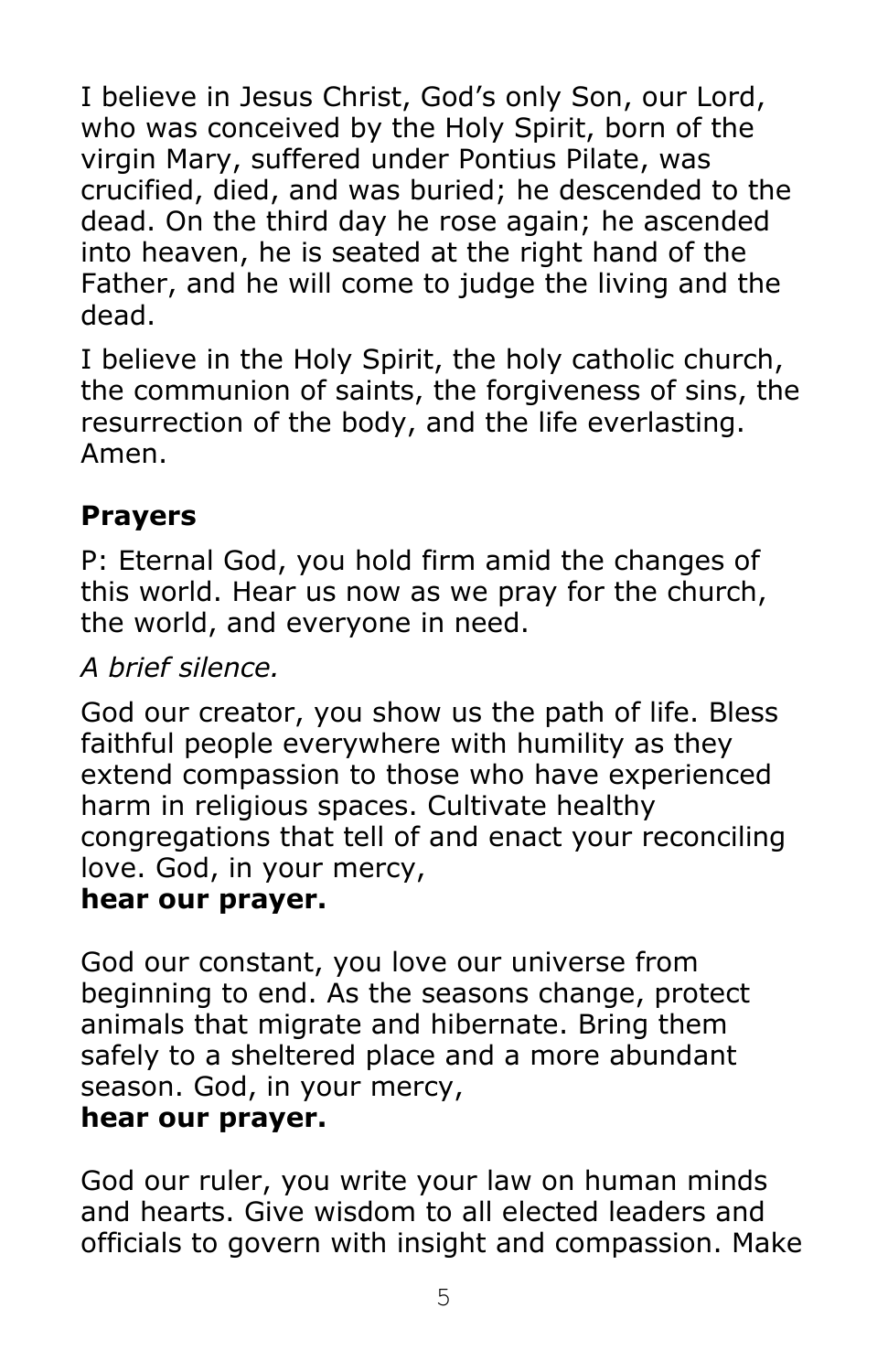them mindful of the well-being of all people so that your world will flourish. God, in your mercy, **hear our prayer.**

God our stronghold, you are present amid disaster. We pray for those affected by natural disasters. Come to the aid of all survivors of earthquakes, famines, floods, hurricanes, and wildfires, and the first responders who support them. Calm their fear, supply their need, and be the solid ground beneath their feet. God, in your mercy,

#### **hear our prayer.**

God our guide, you are greater than we can imagine. Surround congregations with your expansive inclusion. Be present in the midst of disagreements, differences, and questions. Unite people of diverse viewpoints in the love of Christ. God, in your mercy, **hear our prayer.**

God our provider, you watch over your servants to be faithful disciples of Jesus. Be with our confirmation students, especially Zander, Noah, and Carter as they seek to grow in their discipleship, and guide their families that together they may reflect your love and grace. God, in your mercy,

#### **hear our prayer.**

*Here other intercessions may be offered.*

God our beginning and our end, your beloved people shine like the brightness of the sky. We thank you for the lives of all who rest in your eternal mercy. Assure us of your resurrection promise. God, in your mercy,

### **hear our prayer.**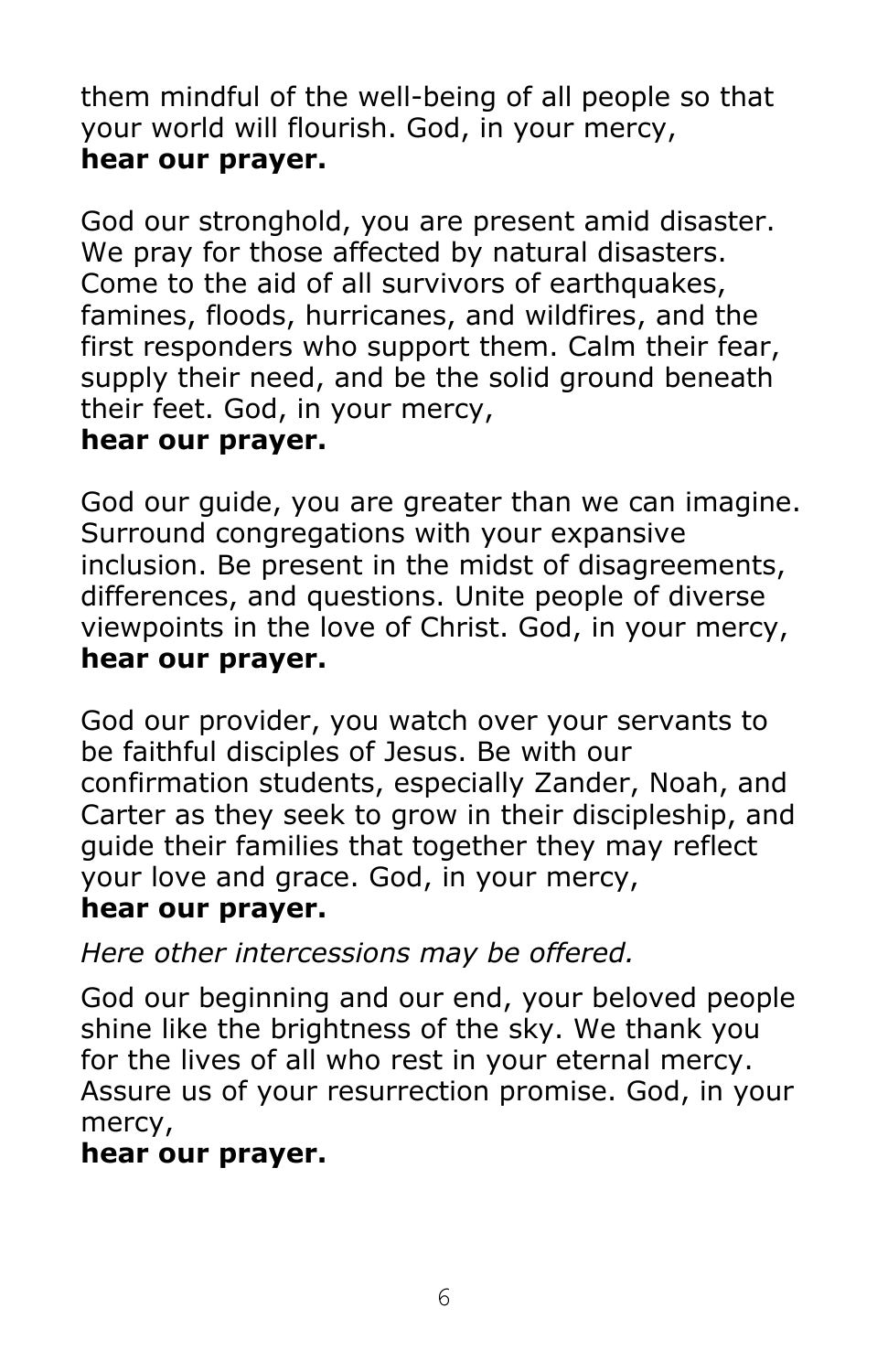for whom we pray. Remain with us always, through Jesus Christ, our Savior. Amen.

## **Communion Liturgy**

# **Lord's Prayer**

# **Invitation To Communion**

*HOLY COMMUNION All who believe that our Lord Jesus Christ is truly present in the bread and wine of Holy Communion, bringing to us the gift of forgiveness and the promise of eternal life, are welcome to gather at the Lord's Table. Younger children are invited to come forward to receive a blessing.* 

*Both wine and grape juice are available – grape juice glasses are purple. Gluten free wafers are also available.* 

## **Post Communion Prayer**

kings with

glo



**Hymn** "Give to Our God Immortal Praise"

ry



crown.

His

mer-cies ev

er